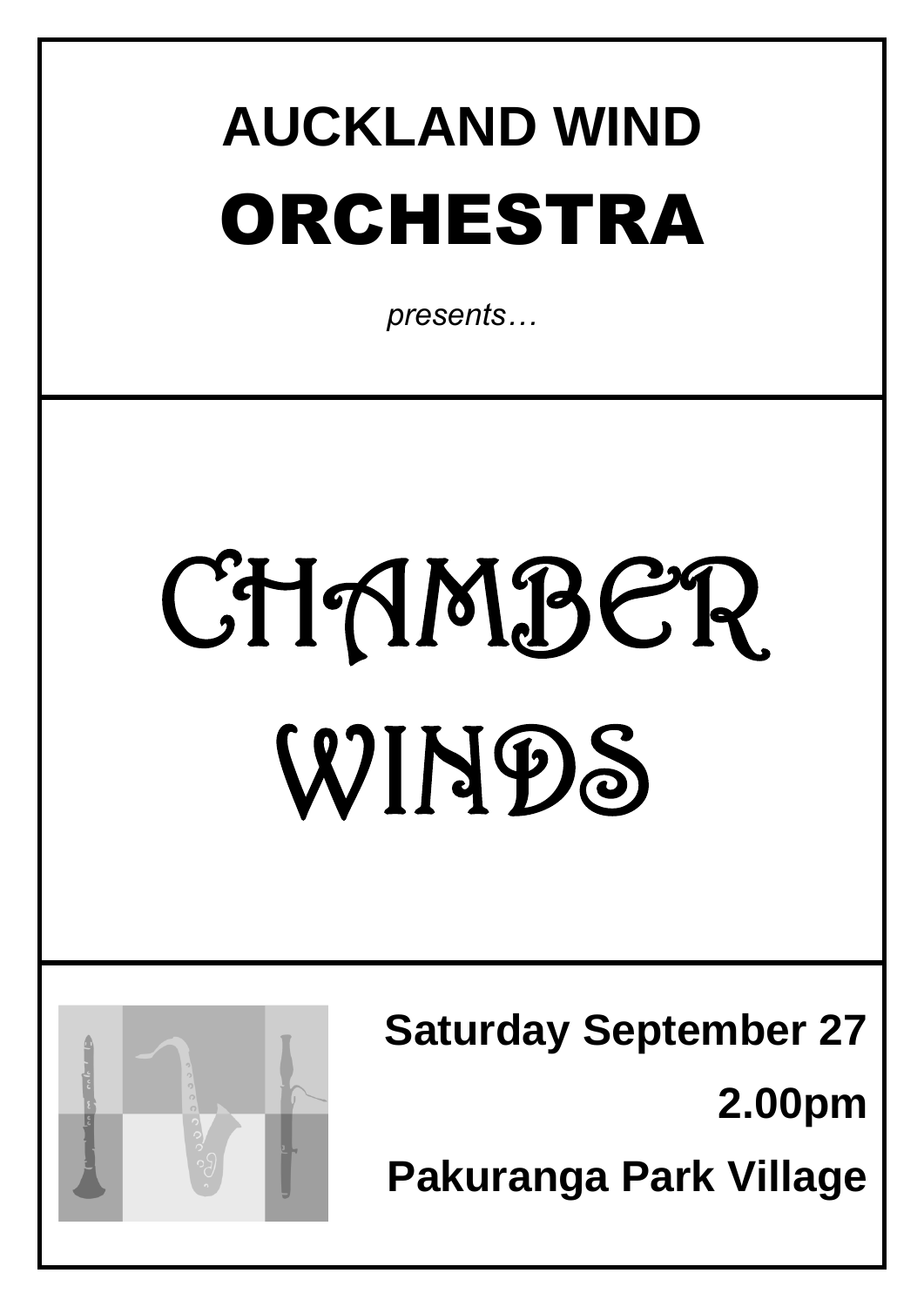# **BRASS CHOIR**

#### *Promenade*

Modeste Mussorgsky arr. William Ryden

#### *Baroque Suite*

i. *Passepied* by Johann Christoph Shulte ii. *Cotillon* by Henri Bâton iii. *Menuet* by Johann Wilhelm Häßler iv. *Sonatina* by Johann Wilhelm Häßler Arr. Michel Rondeau

# **FLUTE DUET**

#### *Conversations*

Richard Rodney Bennett

#### **SAXOPHONE QUARTET**

#### *Sarabande&Badinerie*

J.S. Bach arr. Clair Johnson

#### *Saxafrass*

Lennie Niehaus

#### **WOODWIND CHOIR**

#### *Shepherd's Hey*

Percy Grainger trans. Hamish Arthur

#### *Sonatina No.1*

Dmitri Kabalevsky arr. Bill Holcombe

#### *Molly on the Shore*

Percy Grainger trans. Hamish Arthur

# **FLUTE QUARTET**

*Festival* W. Brandt arr. M. Voxman

#### *Quartet Movement*

A. Mituskhin arr. M. Voxman

#### *The Sparrow's Party*

Antonin Dvorak arr. M. Voxman

#### *Waltz No.3*

Carl Maria Von Weber arr. Douglas Brook-Davies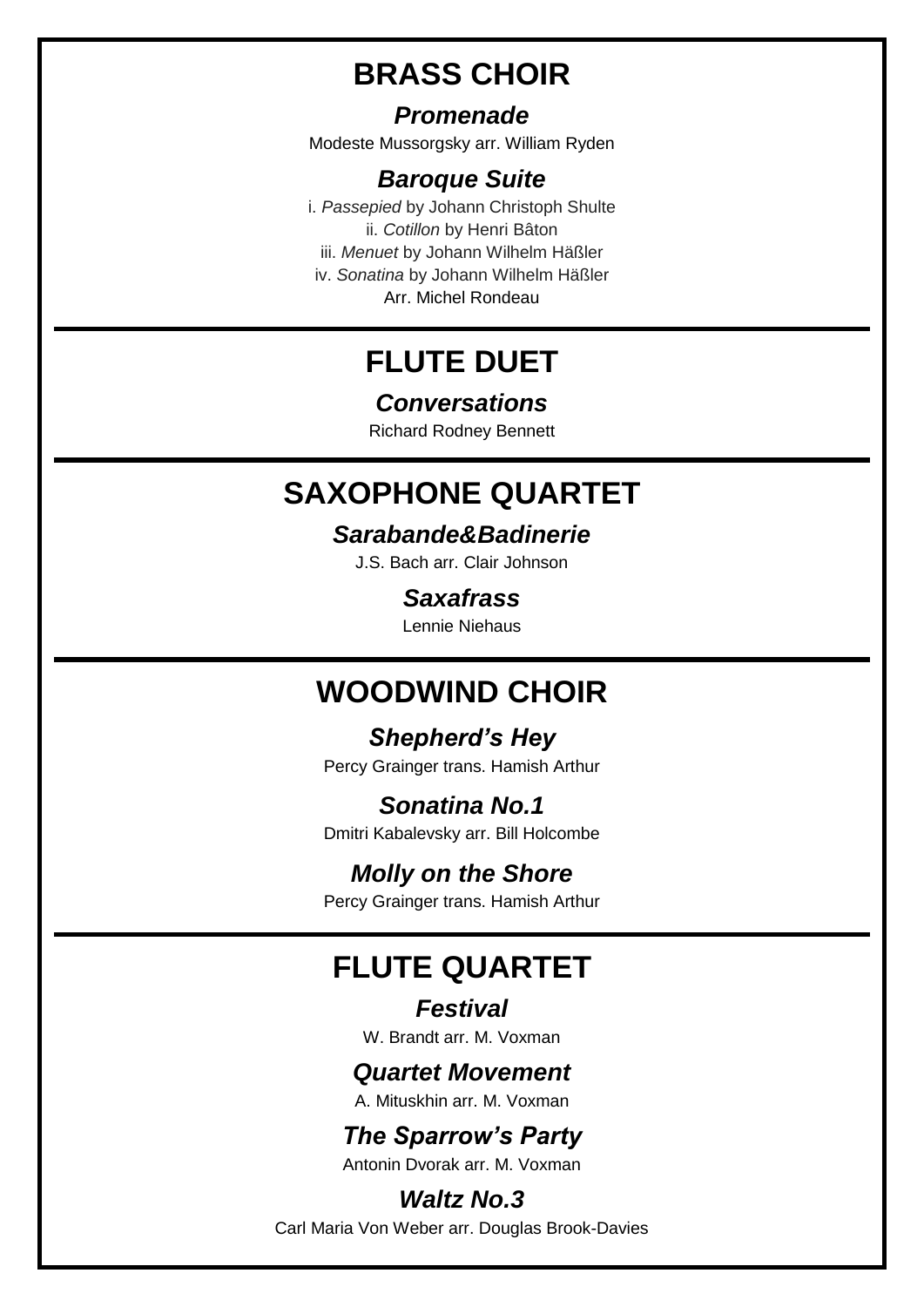# **BRASS QUARTET**

#### *New Zealand Landscapes*

i. *Bush* ii. *Mountains/Volcanoes* iii. *Country* iv. *River* Phillip Anderson

# **CLARINET CHOIR**

#### *Etude*

Frederic Chopin arr. Edward McLin

### *To A Wild Rose*

Edward MacDowall arr. Edward McLin

#### *Fairy Queen*

George Frederic Handel arr. Edward McLin

# **DOUBLE REED TRIO**

#### *Trio Sonata*

i. *Adagio* ii. *Siciliano* iii. *Allegro* George Frederic Handel

# **BRASS CHOIR**

#### *Sonata Pianˊe Forte*

Giovanni Gabrieli

#### *Zurich March*

Traditional arr. Elgar Howarth

# **NEXT AWO CONCERT: SATURDAY DECEMBER 13**

A CHRISTMAS CELEBRATION

**2 PERFORMANCES!**

*with ST ANDREW'S BIG BAND* 

**3.00pm + 7.30pm**



# **ST ANDREW'S CHURCH CENTRE, HOWICK**